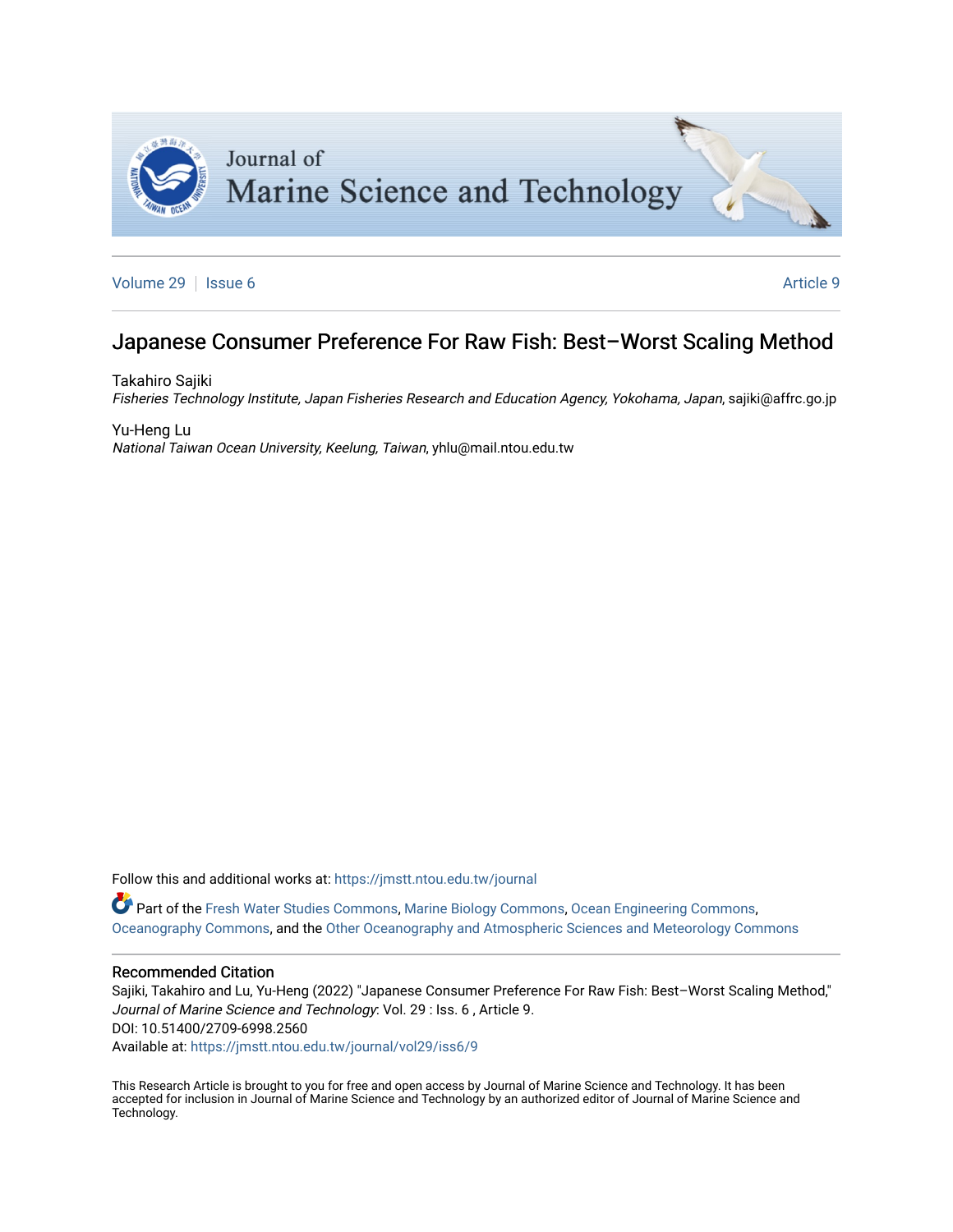# Japanese Consumer Preference for Raw Fish: Best-Worst Scaling Method

Takahiro Sajiki <sup>[a,](#page-1-0)</sup>\*, Yu-Heng Lu <sup>[b](#page-1-1)</sup>

<span id="page-1-0"></span><sup>a</sup> Fisheries Technology Institute, Japan Fisheries Research and Education Agency, 2-12-4 Fukuura, Kanazawa, Yokohama, Kanagawa 2368648, Japan

<span id="page-1-1"></span><sup>b</sup> Department of Environmental Biology and Fisheries Science, National Taiwan Ocean University, 2, Pei-Ning Rd., Keelung, 20224, Taiwan

# Abstract

Given the declining consumption of fish and shellfish in Japan, it is essential to better understand consumer needs to design policies that increase consumption. Therefore, we clarify the relative degree of importance Japanese consumers place on various attributes of raw fish during purchase based on a questionnaire survey employing best-worst scaling. We find that consumers prioritize freshness, price, taste, appearance, safety, seasonality, ease of cooking and eating, nutrition, origin, wild fish, and effect on natural environment and ecosystem, in that order. Wild fish has unexpectedly low importance, although Japanese consumers conventionally purchase captured fishery products rather than cultured ones. The effect on the natural environment and ecosystem is accorded the least importance; however, there is a growing trend of purchasing products with marine eco-label certification. To increase environmental sustainability while maximizing natural resource use, proactive actions are needed to change consumer attitudes. The results of a random parameter logit model reveal a comparatively higher preference heterogeneity for origin, ease of cooking and eating, and price. In other words, consumers concerned with origin and not concerned with ease of cooking and eating can be expected to purchase raw fish even at a higher price if the added value is appropriate.

Keywords: Raw fish, Best-worst scaling, Consumer preference, Japan

# 1. Introduction

T he annual net per-capita supply of fish and<br>shellfish in Japan has been declining since shellfish in Japan has been declining since 2001 as consumers have been "shifting away from fish" ([Fig. 1\)](#page-2-0) [[1\]](#page-9-0). The consumption of fish and shellfish—a substitute for animal protein—has been falling below meat consumption since 2011. More precisely, fish and shellfish (24.8 kg) accounted for approximately 78.5% of meat (31.6 kg) consumption in the 2016 annual net per-capita food supply.

Japan has implemented several policies to increase the consumption of fishery products in response to this decline. The 2017 Basic Plan for Fisheries details the development and supply of easy-to-eat" and "fun-to-serve foods" to promote

the supply of seasonal and origin-specific products, as well as the consumption of local produce [\[2](#page-9-1)]. It as wen as the consumption of local produce  $[2]$ . It also seeks to advance activities to promote a fish-eating culture by furthering consumers' understanding of seafood characteristics (e.g., taste, health benefits, regionality, seasonality, resource situation) and encourage a fish eating culture. To enhance the supply of fishery products, several initiatives seek to differentiate seafood products to increase their consumption and added value; these include creating local brands, acquiring certifications for seafood safety, and obtaining marine eco-label certification [\[3](#page-9-2)].

Understanding consumer needs is important for formulating fishery policies that can expand consumption [[2\]](#page-9-1). Moreover, it is difficult to transfer the

Received 14 October 2020; accepted 13 November 2020. Available online 27 December 2021

\* Corresponding author. E-mail addresses: [sajiki@affrc.go.jp](mailto:sajiki@affrc.go.jp) (T. Sajiki), [yhlu@mail.ntou.edu.tw](mailto:yhlu@mail.ntou.edu.tw) (Y-H. Lu).

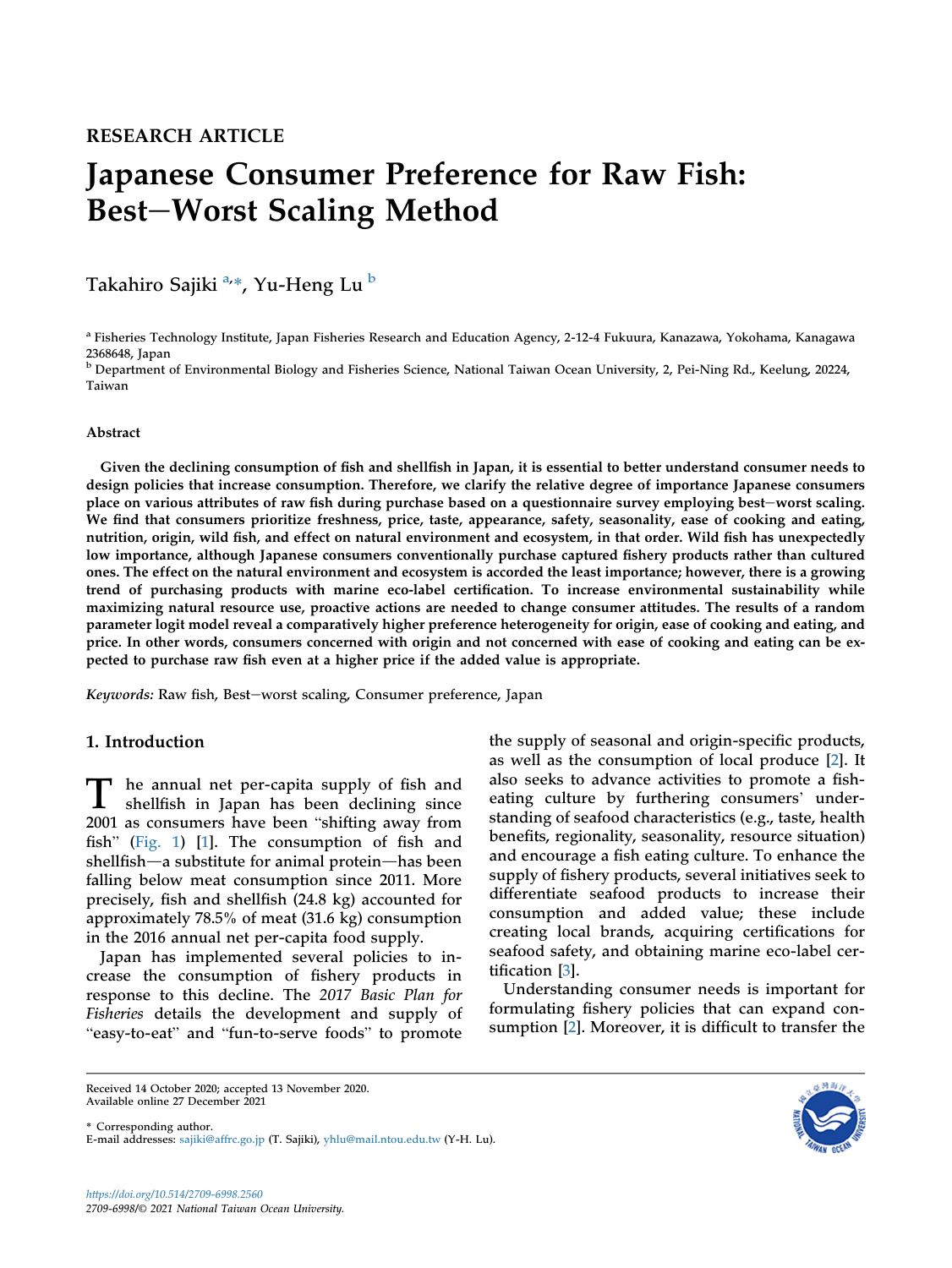<span id="page-2-0"></span>

Fig. 1. Transition of the annual net food supply per citizen in Japan. Source: 'Food Balance Sheet' [\[1](#page-9-0)].

costs of creating local brands or obtaining certifications onto consumers without an accurate understanding of how their needs inform the differentiation of fishery products. Therefore, the government, relevant agencies, and supply-side policies must fully understand consumer preferences regarding seafood to accurately grasp their needs.

Even for cultured fishery products, there are numerous certifications and initiatives overseen by the government and third-party organizations [\[4](#page-9-3)]. These include measures to expand consumption of fishery products that vary based on consumer preferences. For example, if consumers prioritize origin when purchasing fishery products, then retailers may offer a large assortment of fishery products from well-known origins and fishery products from certified local brands. Knowing how regional fishery products are differentiated in terms of production methods and quality may appeal to consumers. Fishery policies should strengthen efforts to protect local brands, increase awareness, and promote local produce. Understanding consumer priorities in purchasing fishery products could help in the development of appropriate marketing strategies and effective fishery policies to increase consumer satisfaction.

In terms of methodology, questionnaire surveys that employ the rating scale and choice experiment techniques are commonly used to study consumer preferences for fishery products in Japan. Some studies used analyses based on a rating scale to understand consumers' impressions and the attributes that they consider important when purchasing raw fish. Previous studies also analyzed the differences in the priorities of the attributes between consumers who can and cannot cook [\[5](#page-9-4)] as well as the image of fish based on the consumer's age and gender [[6\]](#page-9-5). Studies that consider other competing protein sources analyzed the relative image of cultured yellowtail [[7\]](#page-9-6) and the different species of tuna, as well as their origins and methods of

production [[8\]](#page-9-7). Some studies used analyses based on choice experiments to understand the effects of the differences in fish attributes on consumers' product choices. Taking cultured yellowtail as the subject of their analysis, Kitano and Yamamoto [\[7](#page-9-6)] revealed consumer preferences for various attribute levels (part, drip state, origin, price, eco-label, and fat content). Oishi et al. [[9\]](#page-9-8) revealed consumer preferences for the attributes of the origin, eco-label, and price of salmon. However, no studies have thus far analyzed the relative degree of the importance Japanese consumers attach to the various attributes of fishery products (freshness, origin, safety, etc.) during the purchase process.

Moreover, there are several limitations in survey methods that use rating scales and choice experiments. On the one hand, the rating scale method does not support a relative valuation among attributes, making comparison difficult. The degree of emphasis also differs depending on the respondent  $[10-14]$  $[10-14]$  $[10-14]$ . On the other hand, the choice experiment requires comparing profiles with multiple attributes, thus burdening respondents [[15,](#page-9-10)[16](#page-9-11)].

The best-worst scaling (BWS) method can be advantageous in this context; research on consumer preferences using this method has advanced in recent years and improved upon the rating scale and choice experiment methods. In the BWS method, survey respondents are presented with multiple choices and asked to select the one with the highest (best) and lowest (worst) degrees of importance. The preferences of the respondents are determined by changing the choices presented so the questions are repeated [\[10](#page-9-9)[,11](#page-9-12)]. Respondents choose between two extremes—best and worst—in the BWS method which, compared with a rating scale, creates a difference in ratings between choices, thereby circumventing the issue of differing degrees of emphasis when making a valuation  $[10-14]$  $[10-14]$  $[10-14]$ . Moreover, unlike the choice experiment, the BWS is easy to answer and less burdensome on the respondent [\[15](#page-9-10),[16\]](#page-9-11). Finn and Louviere [[10\]](#page-9-9) were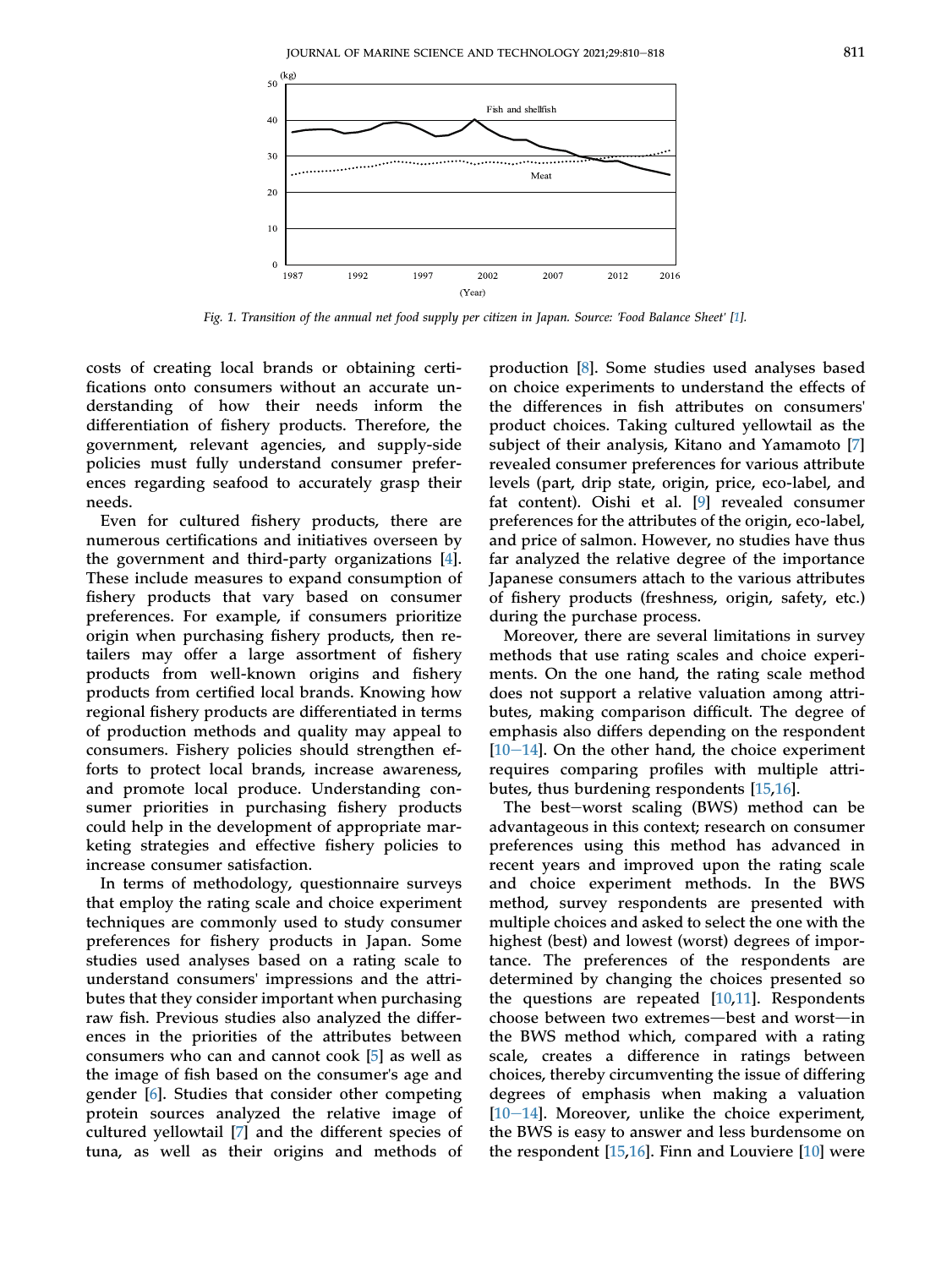the first to publish research on the BWS, and it is now widely used across industries and fields in marketing [\[11](#page-9-12),[13,](#page-9-13)[17](#page-9-14)]. For example, Lusk and Briggeman [\[12](#page-9-15)] defined the value of food products based on 11 attributes. Using a BWS survey, they revealed the relative degree of importance consumers attached to these attributes when purchasing food products. Similar studies have applied the BWS to consumer surveys of individual food products; these works include a survey of wines by Bernabéu et al. [\[18](#page-9-16)], of livestock products by Lister et al. [[19\]](#page-9-17), and of rice by [[15\]](#page-9-10). Furthermore, An et al. [\[20](#page-9-18)] used the BWS method to evaluate consumer preferences for country-of-origin labeling on food products. While there is existing literature on the use of the BWS method to evaluate consumer preferences for food products, there are no studies that have applied this method in the context of fishery products in Japan. Thus, we conduct a BWS survey to clarify the relative degree of importance Japanese consumers attach to each attribute of raw fish.

# 2. Materials and methods

#### 2.1. Data collection

The data were collected in November 2018 through an online survey conducted by a research company, Cross Marketing Incorporated. The subjects of the survey were registered with the survey company and comprised persons aged 20 or above living in the Kanto (Tokyo, Kanagawa, Saitama, Chiba, Ibaraki, Tochigi, and Gunma prefectures) and Kansai (Osaka, Kyoto, Hyogo, Shiga, Nara, and Wakayama prefectures) regions. A screening survey was also conducted by targeting persons primarily responsible for purchasing seafood in the household. Data were collected from 1,000 people. The respondents' personal attributes are reported in [Table 1](#page-4-0).

In the BWS survey, respondents were first presented with 11 items that are considered important when purchasing raw fish ([Table 2\)](#page-4-1).

These 11 items are based on Lusk and Briggeman [\[12](#page-9-15)], who assessed the relative value of emphasized attributes when purchasing food products. Additionally, we drew upon the works of Ogawa et al. [\[6](#page-9-5)], Sajiki et al. [\[21](#page-9-19)], the Fisheries Agency [[3](#page-9-2)[,22](#page-9-20),[23\]](#page-9-21), and Kitano and Yamamoto [[7\]](#page-9-6) for the attributes considered important when purchasing raw fish in Japan.

The data were collected by presenting the items in [Table 2](#page-4-1) to the respondents in the form of questions, shown in [Fig. 2.](#page-5-0) In the BWS, respondents' preferences are determined by asking the same question repeatedly while changing the choice set of the items. Prior to the choice set in [Fig. 2,](#page-5-0) the following question was displayed:

When purchasing raw fish at the supermarket 'for household use, what do you consider to be the when purchasing raw lish at the supermarket<br>or household use, what do you consider to be the<br>most important item' and what do you consider for nousehold use, what do you<br>
'most important item' and what<br>
to be the 'least important item'?

The form of the raw fish (whole fish, half of a fish, fillet, etc.) does not matter (Choose one option that is applicable for each)"

We programmed the survey such that respondents We programmed the survey such that respondents<br>could not make the same selection for both the "most could not make the same selection for both the "most important item." Furthermore, we applied the balanced incomplete block design (BIBD) to create the choice sets, which were presented to respondents by combining the 11 items in [Table 2](#page-4-1) [\[11\]](#page-9-12). By using the BIBD, each item appears the same number of times and in the same number of combinations with respect to other items in the choice sets. We then created 11 choice sets, with each one comprising five items [\(Table 3](#page-5-1)). Each item appeared five times across all choice sets; the respective combinations of each item with other items appeared once. Each respondent was asked the question 11 times based on the 11 choice sets. However, as the order in which choice sets are presented may influence responses, the sequence of choice sets was randomized [\[14](#page-9-22)[,20\]](#page-9-18).

#### $2.2.$  Evaluation using best-worst scaling

The BWS method can be categorized into three types depending on the characteristics of the choices subject to evaluation: object case (Case 1), profile case (Case 2), and multi-profile case (Case 3) [[11\]](#page-9-12). We used the object case (Case 1), which is appropriate for understanding the relative degree of importance of the various characteristics of raw fish during purchase. The data obtained using the object case (Case 1) BWS method revealed consumer preferences through simple aggregation or econometric estimation methods. In other words, the results obtained using the object case (Case 1) are intuitively understandable and available for analysis using more complex models [\[20](#page-9-18)].

We thus apply the conditional logit model (CL) and random parameter logit model (RPL) as econometric estimation methods. We provide an overview of the CL and RPL models below based on prior studies [[11,](#page-9-12)[12](#page-9-15),[14,](#page-9-22)[17](#page-9-14)[,20](#page-9-18),[24](#page-9-23)[,25](#page-9-24)].

The CL assumes that all respondents have homogeneous preferences. Where a single choice set contains *J* choices, there are a total  $J(J-1)$  combinamogeneous prererences. where a single choice set<br>contains *J* choices, there are a total *J*(*J*-1) combina-<br>tions of "best" and "worst." In this study, there are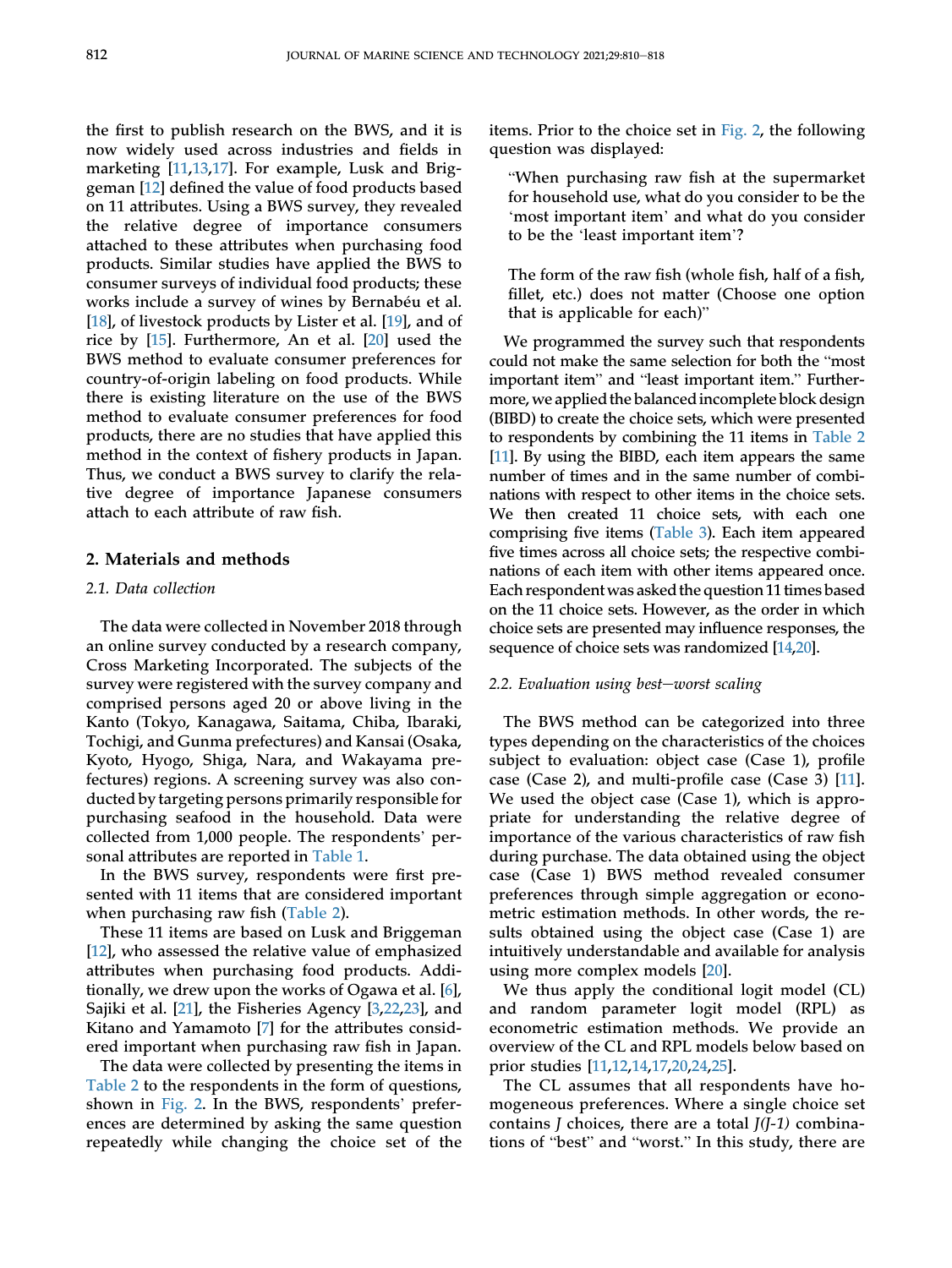<span id="page-4-0"></span>Table 1. Respondents' attributes

| Personal attributes                         |                                                       | Number of<br>responses | $(\%)$  |
|---------------------------------------------|-------------------------------------------------------|------------------------|---------|
| Gender                                      | Male                                                  | 391                    | (39.1)  |
|                                             | Female                                                | 609                    | (60.9)  |
| Age                                         | 20s                                                   | 127                    | (12.7)  |
|                                             | 30s                                                   | 158                    | (15.8)  |
|                                             | 40s                                                   | 188                    | (18.8)  |
|                                             | 50s                                                   | 147                    | (14.7)  |
|                                             | 60s                                                   | 281                    | (28.1)  |
|                                             | 70s or over                                           | 99                     | (9.9)   |
| Number of household members                 | 1 Person                                              | 324                    | (32.4)  |
|                                             | 2 Persons                                             | 322                    | (32.2)  |
|                                             | 3 Persons                                             | 206                    | (20.6)  |
|                                             | 4 Persons                                             | 111                    | (11.1)  |
|                                             | 5 Persons                                             | 27                     | (2.7)   |
|                                             | 6 Persons or more                                     | 10                     | (1.0)   |
| Children (Elementary school-age or younger) | Present                                               | 158                    | (15.8)  |
|                                             | Not present                                           | 842                    | (84.2)  |
| Household annual income                     | Less than 2 million yen                               | 162                    | (16.2)  |
|                                             | More than 2 million yen and less than 4 million yen   | 257                    | (25.7)  |
|                                             | More than 4 million yen and less than 6 million yen   | 253                    | (25.3)  |
|                                             | More than 6 million yen and less than 8 million yen   | 145                    | (14.5)  |
|                                             | More than 8 million yen and less than 10 million yen  | 94                     | (9.4)   |
|                                             | More than 10 million yen and less than 15 million yen | 69                     | (6.9)   |
|                                             | More than 15 million yen                              | 20                     | (2.0)   |
| Total                                       |                                                       | 1,000                  | (100.0) |

<span id="page-4-1"></span>Table 2. Important considerations when purchasing raw fish

| No. | Item                                                                            |
|-----|---------------------------------------------------------------------------------|
| 1   | Origin: A favorite or a well-known origin                                       |
| 2   | Price: The price is low (per $100 g$ )                                          |
| 3   | Appearance: The product is attractive in terms of color,<br>luster, etc.        |
| 4   | Ease of cooking and eating: Easy to cook (no head or                            |
|     | internal organs), or easy to eat (the fish has few bones)                       |
| 5   | Freshness: Little time has passed since landing and                             |
|     | the fish is, therefore, fresh                                                   |
| 6   | Seasonality: The fish is in season, the period in which                         |
|     | it tastes the best                                                              |
|     | Nutrition: Contains nutritional elements such as fat,<br>proteins, and vitamins |
| 8   | Taste: You or the members of your household enjoy                               |
|     | the taste                                                                       |
| 9   | Wild fish: Not farmed                                                           |
| 10  | Effect on natural environment and ecosystem:                                    |
|     | Produced in a way that does not burden the natural                              |
|     | environment and ecosystem excessively                                           |
| 11  | Safety: No harmful effects on the body                                          |

20 (5  $\times$  4) combinations. The respondents are assumed to consider the differences in importance for all possible combinations of choices present in a choice set, thus choosing the pair with the largest difference as "best" and "worst." Assuming  $\lambda$  to be the parameter indicating the importance of each choice, the probability that a respondent will the parameter indicating the importance of each<br>choice, the probability that a respondent will<br>choose choice *j* as "best" and choice *k as* "worst"

from among J choices is expressed using CL in Equation [\(1\):](#page-4-2)

<span id="page-4-2"></span>
$$
P_{jk} = \frac{e^{\lambda_j - \lambda_k}}{\sum_{l=1}^{J} \sum_{m=1}^{J} e^{\lambda_l - \lambda_m} - J'}
$$
(1)

where parameter  $\lambda_i$  in Equation [\(1\)](#page-4-2) is estimated using the maximum likelihood method.

The RPL does not assume homogenous preferences, but allows for valuations to differ among individuals. It, therefore, assumes parameter  $\eta$  for each individual to have a continuous distribution according to a probability distribution, and then estimates the mean  $\mu$  and standard deviation  $\sigma$  of the probability distribution. The probability that a estimates the mean  $\mu$  and standard deviation  $\sigma$  or<br>the probability distribution. The probability that a<br>respondent will select choice *j* as "best" and choice respondent will select choice *j* as "best" and choice *k* as "worst" is taken to be  $L_{jk}(\eta)$ . Since the parameter  $\eta$  of each individual is unobservable, it is considered the integral of a CL model for the density of parameter  $\eta$ . Taking the probability density function of  $\eta$  to be  $f(\eta|\mathcal{Q})$ , and letting  $\mathcal Q$  be a parameter of mean  $\mu$  and standard deviation  $\sigma$ , which expresses the features of  $\eta$  of probability density function, the choice probability in RPL can be formulated as:

$$
P_{jk} = \int L_{jk}(\eta) f(\eta | \Omega) d\eta, \qquad (2)
$$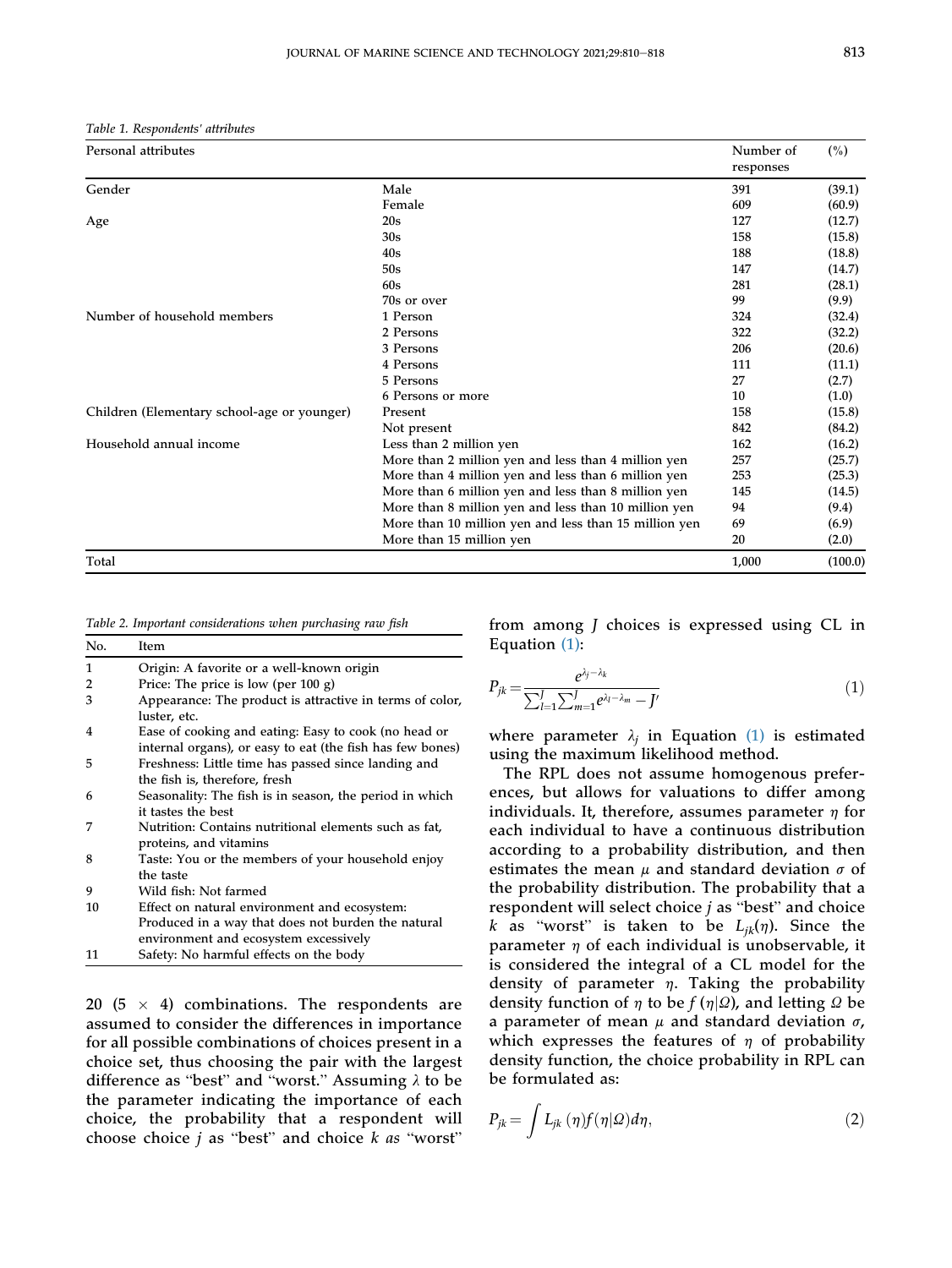<span id="page-5-0"></span>

| Most<br>important | Item                                                                                        | Least<br>important |
|-------------------|---------------------------------------------------------------------------------------------|--------------------|
| - 1               | 1 Appearance:                                                                               |                    |
|                   | The product is attractive in terms of color, luster, etc.                                   |                    |
| Ø                 | 2 Ease of cooking and eating:                                                               | $\mathsf{L}$       |
|                   | Easy to cook (no head or internal organs), or easy to eat (the fish has few<br>bones)       |                    |
| H                 | 3 Seasonality:                                                                              |                    |
|                   | The fish is in season, the period in which it tastes the best                               |                    |
| - 1               | 4 Wild fish:                                                                                |                    |
|                   | Not farmed                                                                                  |                    |
| - 1               | 5 Effect on natural environment and ecosystem:                                              |                    |
|                   | Produced in a way that does not burden the natural environment and<br>ecosystem excessively |                    |

Fig. 2. An example of a choice set.

<span id="page-5-1"></span>Table 3. Choice sets

| No.          | Item       |                               |                               |                                                |                                                |
|--------------|------------|-------------------------------|-------------------------------|------------------------------------------------|------------------------------------------------|
| $\mathbf{1}$ | Appearance | Ease of cooking<br>and eating | Seasonality                   | Wild fish                                      | Effect on natural environment<br>and ecosystem |
| 2            | Price      | Freshness                     | Seasonality                   | Taste                                          | Wild fish                                      |
| 3            | Origin     | Ease of cooking<br>and eating | Taste                         | Wild fish                                      | Safety                                         |
| 4            | Origin     | Appearance                    | Freshness                     | Taste                                          | Effect on natural environment<br>and ecosystem |
| 5            | Freshness  | Nutrition                     | Wild fish                     | Effect on natural<br>environment and ecosystem | Safety                                         |
| 6            | Origin     | Price                         | Appearance                    | Nutrition                                      | Wild fish                                      |
| 7            | Price      | Ease of cooking<br>and eating | Nutrition                     | Taste                                          | Effect on natural environment<br>and ecosystem |
| 8            | Appearance | Seasonality                   | Nutrition                     | Taste                                          | Safety                                         |
| 9            | Origin     | Price                         | Seasonality                   | Effect on natural<br>environment and ecosystem | Safety                                         |
| 10           | Origin     | Ease of cooking<br>and eating | Freshness                     | Seasonality                                    | Nutrition                                      |
| 11           | Price      | Appearance                    | Ease of cooking<br>and eating | Freshness                                      | Safety                                         |

Since RPL cannot be solved algebraically, we use an approximate calculation using simulations to estimate the mean of the probability distribution,  $\mu$ , and standard deviation,  $\sigma$ . For the simulation, assuming the parameter follows a normal distribution, we attempted 100 Halton draws. To estimate the coefficients for CL and RPL, it is necessary to set any one variable as a criterion variable. In this study, we take the item with the smallest value when subtracting the number of times that variable study, we take the nem with the smallest value<br>when subtracting the number of times that variable<br>is chosen as the "worst" from the number of times is chosen as the "worst" from the number of times<br>that it is chosen as the "best" as a criterion variable to estimate the coefficients expressing the relative valuation with other variables.

# 3. Results

[Table 4](#page-6-0) shows the results of a simple aggregation of all responses received (11,000) from 1,000 respondents questioned 11 times. "Best" at the top indicates the number of responses selecting the item considered most important in each top muicates the number of responses selecting<br>the item considered most important in each<br>choice set, while "Worst" indicates the number of times the least emphasized item was selected.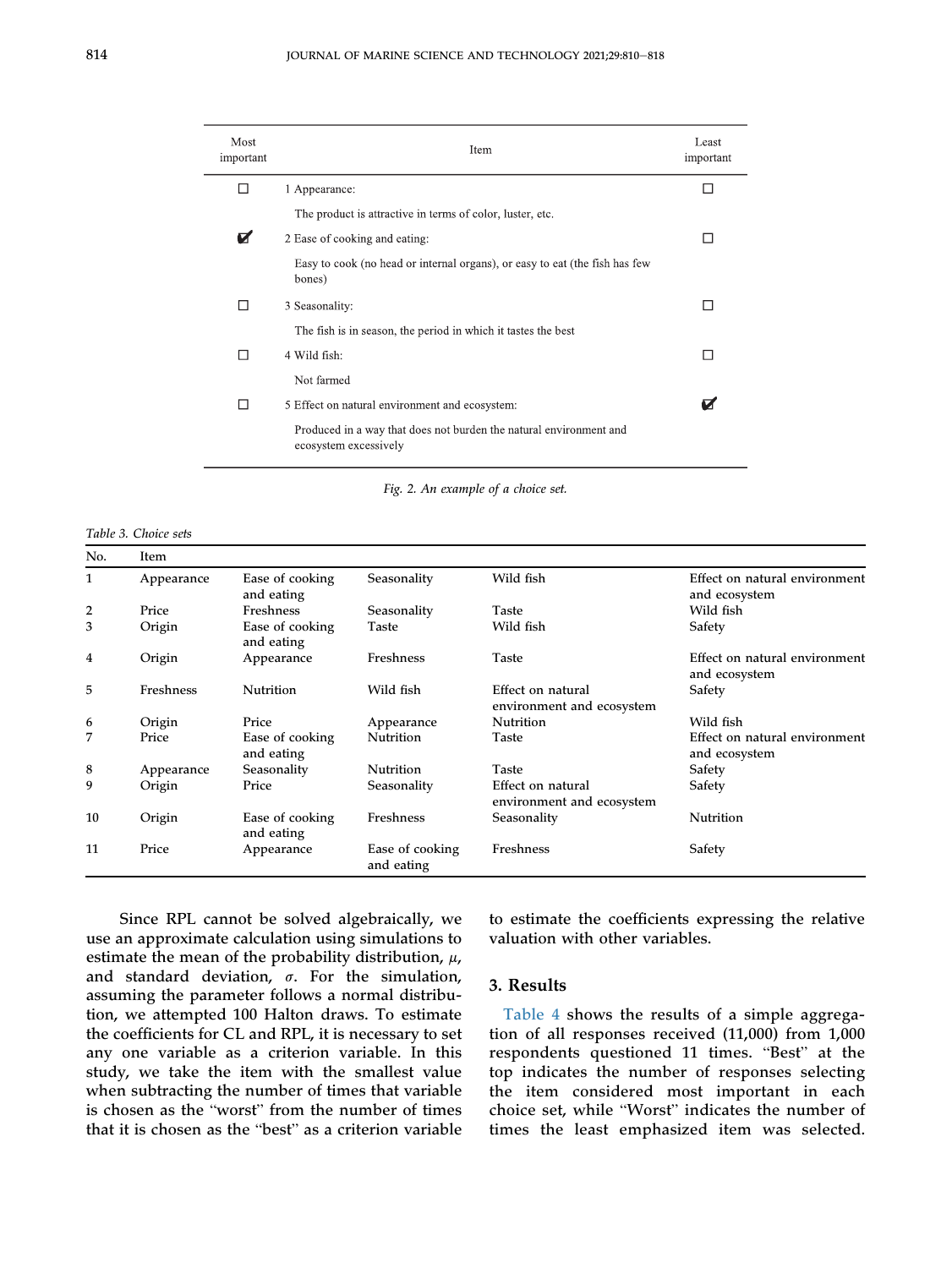$B-W$  is the value obtained by subtracting Worst" from "Best," whereas B/W is the ratio of <u>"</u> Best" to "Worst." The items in [Table 4](#page-6-0) are arranged such that the B-W values follow a descending order.

The B $-W$  is positive for freshness, price, taste, appearance, safety, seasonality, and ease of cooking Ine b-*vv* is positive for freshness, price, taste,<br>appearance, safety, seasonality, and ease of cooking<br>and eating, that is, the number of "Best" responses and eating, that is, the number of "Best" responses exceeded the number of "Worst" responses for these attributes. Freshness has the highest  $B-W$ and was, therefore, valued most highly by the respondents. The  $B-W$  is negative for nutrition, spondents. The B-W is negauve for nutrition,<br>origin, wild fish, and effect on natural environment<br>and ecosystem, that is, the number of "Worst" reand ecosystem, that is, the number of "Worst" responses exceeded the number of "Best" responses. In particular, the  $B-W$  is lowest for the effect on natural environment and ecosystem, implying that it was least valued.

[Table 5](#page-6-1) shows the results of the estimation using CL and RPL. In the estimations, the effect on natural environment and ecosystem-which has the lowest B-W value in the simple aggregated results ob-tained using BWS ([Table 4\)](#page-6-0)—was set as a reference.

<span id="page-6-0"></span>Table 4. Results of a simple aggregation using BWS

| <b>Item</b>                                    | <b>Best</b> | Worst | $B-W$    | B/W     |
|------------------------------------------------|-------------|-------|----------|---------|
| Freshness                                      | 2,301       | 189   | 2,112    | 12.1746 |
| Price                                          | 1,770       | 773   | 997      | 2.2898  |
| Taste                                          | 1,374       | 410   | 964      | 3.3512  |
| Appearance                                     | 1,119       | 511   | 608      | 2.1898  |
| Safety                                         | 1,042       | 551   | 491      | 1.8911  |
| Seasonality                                    | 953         | 670   | 283      | 1.4224  |
| Ease of cooking and eating                     | 1,206       | 970   | 236      | 1.2433  |
| Nutrition                                      | 343         | 1,039 | -696     | 0.3301  |
| Origin                                         | 508         | 1,290 | $-782$   | 0.3938  |
| Wild fish                                      | 195         | 2,261 | $-2,066$ | 0.0862  |
| Effect on natural environment<br>and ecosystem | 189         | 2,336 | $-2,147$ | 0.0809  |

<span id="page-6-1"></span>

| Table 5. Estimated results |  |  |
|----------------------------|--|--|
|----------------------------|--|--|

Therefore, each coefficient represents a relative valuation against this attribute.

The coefficients estimated using CL are all positive at the 1% and 10% levels of significance. Each item was rated as significantly more important than the effect on the natural environment and ecosystem when purchasing raw fish. The most important item when purchasing raw fish is freshness, followed by price, taste, appearance, safety, seasonality, ease of cooking and eating, and nutrition. Furthermore, the least important items, in descending order, are origin, wild fish, and effect on natural environment and ecosystem, which was set as the standard in the estimates.

The results of the RPL estimates and their coefficients are all positive. They are all significant at the 1% level, with the exception of the mean parameter for wild fish and the standard deviation parameter for nutrition. For the estimated mean parameters, the order of the coefficients is the same as for those estimated using the CL.

With the exception of nutrition, preference heterogeneity exists in all attributes, as evident from the significant standard deviation parameters. In other words, the evaluation of each item other than nutrition differs from person to person. Next, the ratio of the mean parameter to the standard deviation parameter is calculated for each item except nutrition and wild fish, which show no significance. The items with comparatively large values are origin (1.0063), ease of cooking and eating (0.8833), and price (0.8554). Relatively large variations in individual valuations are shown for these three items.

### <span id="page-6-2"></span>4. Discussion

We now discuss the results of the relative valuation of attributes considered important by Japanese

| Variable                        | Conditional logit model |         |             | Random parameter logit model |                    |         |  |
|---------------------------------|-------------------------|---------|-------------|------------------------------|--------------------|---------|--|
|                                 | Coefficient             | t-value | Mean        |                              | Standard deviation |         |  |
|                                 |                         |         | Coefficient | t-value                      | Coefficient        | t-value |  |
| Freshness                       | 2.2796***               | 64.3808 | $2.7681***$ | 42.0953                      | $0.5153***$        | 3.9057  |  |
| Price                           | 1.6915***               | 49.0462 | 2.1129 ***  | 34.4974                      | 1.8074***          | 24.1132 |  |
| Taste                           | 1.6808***               | 48.5501 | 2.0445***   | 38.0470                      | $0.6655***$        | 7.3938  |  |
| Appearance                      | $1.5013***$             | 43.8441 | 1.8153***   | 36.6723                      | $0.3642***$        | 2.7108  |  |
| Safety                          | $1.4611***$             | 42.4899 | $1.7674***$ | 35.9282                      | $0.3788***$        | 3.1759  |  |
| Seasonality                     | 1.3105***               | 38.3696 | 1.5925***   | 33.4141                      | $0.6050***$        | 6.9243  |  |
| Ease of cooking and eating      | $1.3070***$             | 38.3463 | 1.5812***   | 30.9399                      | 1.3967***          | 20.5858 |  |
| Nutrition                       | $0.7946***$             | 23.8404 | $0.9615***$ | 24.2566                      | 0.0083             | 0.0969  |  |
| Origin                          | $0.6997***$             | 21.4962 | $0.8464***$ | 20.8225                      | $0.8517***$        | 11.4675 |  |
| Wild fish                       | $0.0542*$               | 1.6721  | 0.0506      | 1.3721                       | $0.6118***$        | 5.9439  |  |
| Number of sampleslog-likelihood | 11,000                  |         | 11,000      |                              |                    |         |  |
|                                 | $-28,733$               |         | $-28,369$   |                              |                    |         |  |

Note: \*\*\* and \* denote significance at the 1% and 10% levels, respectively.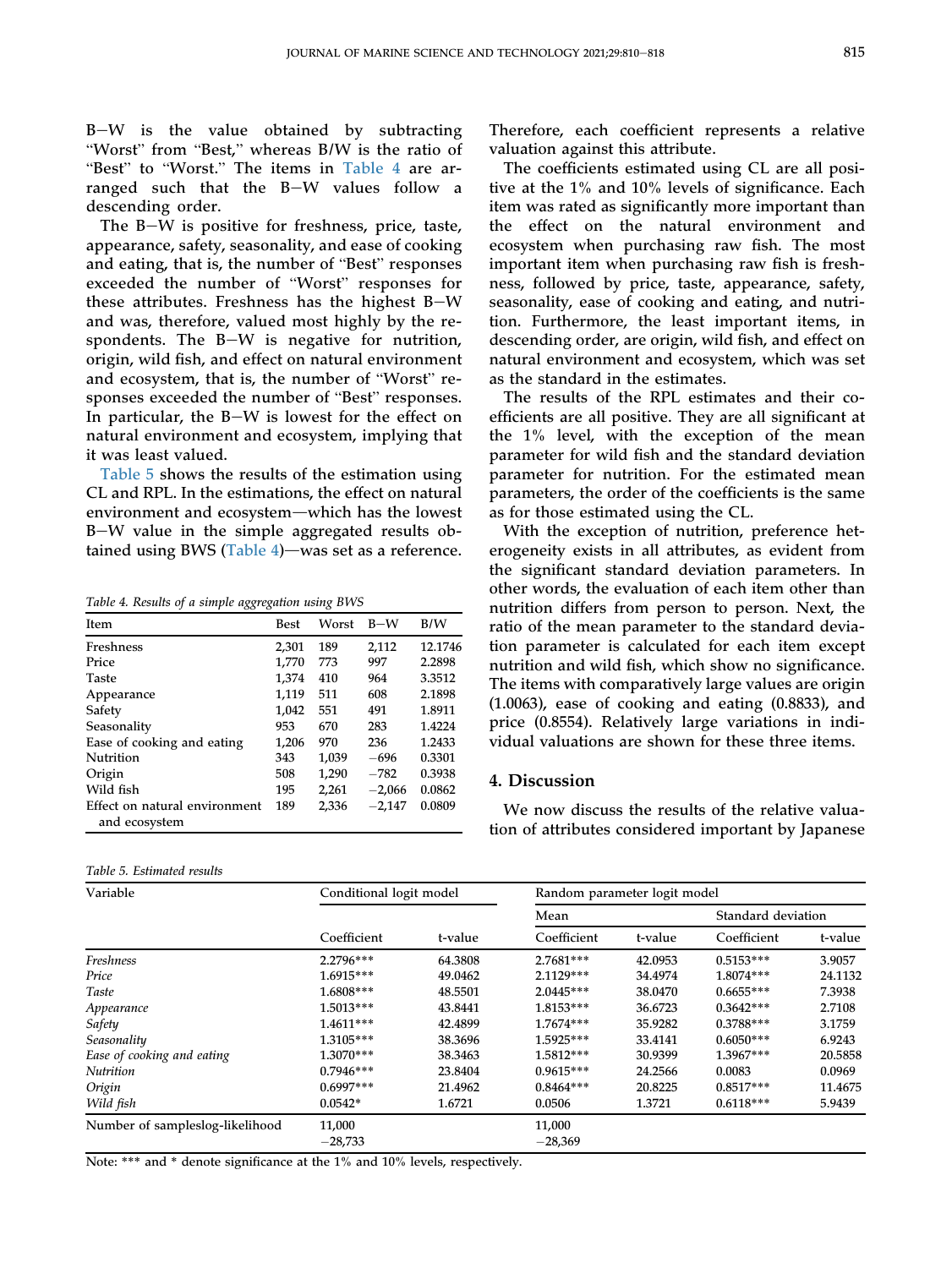consumers when purchasing raw fish ([Table 5\)](#page-6-1) to offer insights for fishery policy and supply-side initiatives to increase consumption. The top four items emphasized by Japanese consumers when purchasing raw fish, in descending order, are freshness, price, taste, and appearance. Freshness has also been cited in earlier studies as the highestranked item by Japanese consumers purchasing raw fish [\[5](#page-9-4),[21\]](#page-9-19). Thus, consumption can be expanded by emphasizing the freshness of the fish. This can be done by highlighting the technologies used to preserve the freshness of fish on ships and after landing (e.g., using *ikejime*<sup>[1](#page-7-0)</sup> and ice and water during transportation), and presenting the methods of procurement, such as by-passing wholesale markets by offering direct delivery in high-consumption regions. Next, while Japanese consumers prioritize price, there is a relatively higher preference heterogeneity regarding this attribute. In other words, the assessment of price varies by individual. While some consumers value low prices when purchasing raw fish, others will still purchase raw fish at high prices when the added value is higher [\[7](#page-9-6),[26\]](#page-9-25).

We also find that Japanese consumers attach high importance to taste. Despite our results, Japan's consumption of fishery products is declining ([Fig. 1](#page-2-0)). Ensuring adequate opportunities for households to learn about the taste of various fish dishes would be difficult. Promotional activities to encourage fishrich diets, such as cooking classes to identify different flavors of fish, education through school meals, fish sampling services, and supply of recipes by retailers, could be conducted in response to this decline [\[22](#page-9-20)]. The attribute of appearance will likely require a response from retailers. Responses to improve appearance include judgments by buyers when procuring raw fish, diligent transportation to retailers to ensure the fish are not damaged in transit, use of ice to preserve the original color and luster of live fish in storage, and use of color in containers reflecting the appearance of fish fillets.

The mid-ranking items of importance (numbers  $5-8$ ) when purchasing raw fish are safety, seasonality, ease of cooking and eating, and nutrition. The outbreak of bovine spongiform encephalopathy in Japan in 2001 and the consequent falsified labeling of the origin of beef by major food manufacturers, spurred a shared social recognition of the need for food safety [[27\]](#page-9-26). Other incidents, such as the falsified labeling of eel products in 2002 and the discovery of formalin use to control parasites in puffer fish in 2003, have increased society's concern regarding the safety of fishery products. To ensure food safety, the supply process of fishery products now includes certifications such as Hazard Analysis and Critical Control and Good Aquaculture Practice [\[28](#page-9-27)], and a traceability system. Thus, it will be important to raise awareness on these safety measures and ensure consumers are aware of how they contribute to food safety.

Regarding seasonality, the National Federation of Fisheries Co-operative Associations of Japan collects and shares information on fishery products that fishermen themselves confidently recommend in each region and for each season. This initiative is known as the "Pride Fish" [\[29](#page-9-28)] and drives consumer awareness of the seasonality for various types of raw fish, thereby contributing to fish-rich diet promotion activities.

There is a relatively higher preference heterogeneity regarding the ease of cooking and eating as well. Some consumers do not mind the hassle of cooking and eating fish, while others enjoy handling fish or cooking whole fish.

Regarding nutrition, the various health benefits of consuming fish should be communicated more effectively to consumers. For example, fish protein contains a good balance of the nine essential amino acids for maintaining human health. It is also easily digested and absorbed by the body [[3\]](#page-9-2). Providing information on the health benefits of each species of fish compared with other foods may be effective in increasing consumption.

The lowest-ranking items (numbers  $9-11$ ) considered important when purchasing fish are origin, wild fish, and effect on natural environment and ecosystem. The relatively low valuation of origin shows that consumers are less particular about labels like "produced in Japan" or "domestically produced." This may be partly because the Atlantic and trout salmon produced through Norwegian and Chilean marine farming for raw consumption have been imported into Japan since the 1990s [[3\]](#page-9-2). There is, however, a relatively higher preference heterogeneity for origin among Japanese consumers [\[21,](#page-9-19)[26\]](#page-9-25). Consumers who attach

<span id="page-7-0"></span> $1$  Ikejime is a technique wherein the freshness of fish is retained by driving a spike directly into the hindbrain, making the fish braindead.

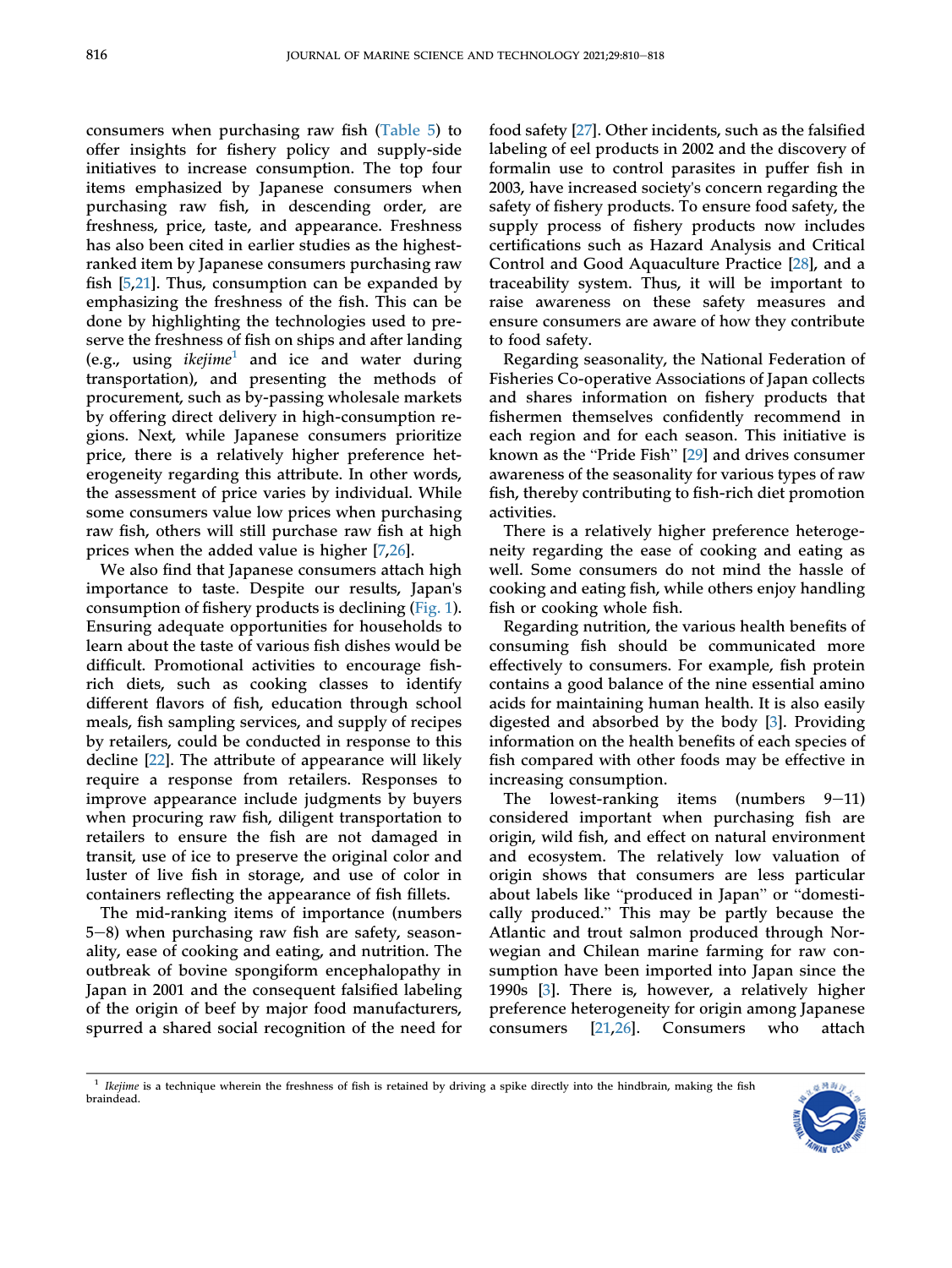importance to origin should be made aware of how fishery products are differentiated; this can be done through sales promotions of local fishery products, local brand promotion, and the use of geographical indication protection systems. Dietary education for children may also be effective in changing consumer attitudes and placing an emphasis on the origin of raw fish. The Third Basic Plan to Promote Dietary Education promotes the consumption of local produce, including setting a target for the use of at least 30% of local products in school lunches [\[30](#page-9-29)].

Wild fish is the tenth most important item when purchasing raw fish, with a low relative valuation. In a survey by the Ministry of Agriculture, Forestry and Fisheries in 2014, 76.4% of consumers chose to purchase captured fishery products over cultured ones [\[23](#page-9-21)]. Therefore, the weakening consumer attachment to wild fish is a new and unexpected discovery. We already know that consumers often believe incorrect information on the use of excessive additives in the feed of cultured fish and pharmaceutical drugs to treat diseases [\[23](#page-9-21)]. Our results suggest that the extent of this misinformation has reduced. Furthermore, as stated above, the consumption of imported salmon has become a fixture in Japan, which may have improved the image of cultured fish. With the consumption of such imported salmon, salmon farming in Japan has also been expanding.

Finally, the effect on the natural environment and ecosystem is the lowest-rated item. A marine ecolabel is a generic term for labels that provide information to consumers about the sustainable use of resources and environmentally-friendly production of fishery products. Four marine eco-labels are used in Japan: Marine Stewardship Council, Aquaculture Stewardship Council, Marine Eco-Label Japan, and Aquaculture Eco-Label. Obtaining marine eco-label certification is said to be helpful in expanding the sales channels of fishery products, including exports [\[3](#page-9-2)]. To increase consumers' relative valuation of the effect on the natural environment and ecosystem, proactive steps are necessary. These steps include facilitating consumers' understanding of why natural resource use and production need to be maximized sustainably.

#### 5. Conclusions

Effective marketing strategies and fishery policies should reflect consumer preferences if the consumption of fishery products is to be expanded within budgetary constraints. We therefore clarified the relative importance of predetermined attributes of raw fish for Japanese consumers. The results show that freshness, price, taste, appearance, safety, seasonality, ease of cooking and eating, nutrition, origin, wild fish, and effect on natural environment and ecosystem are considered important, in that order. These results could accordingly inform policy and marketing decisions. It may also be more effective to combine relatively highly-rated attributes to appeal to consumers. For example, when selling fishery products, rather than only targeting consumers who are particular about origin, local brands could differentiate their products from those of competitors in terms of freshness, taste, and safety.

The relative valuations of origin, wild fish, and effect on the natural environment and ecosystem are low. The results reflecting how consumer pref-erence for wild fish is low, as noted in Section [IV,](#page-6-2) are particularly noteworthy. To further increase the relative valuations of origin and effect on the natural environment and ecosystem, schools can consider serving local products in children's lunches. Meanwhile, other activities to further dietary education include educational programs and the promotion of ethical and eco-friendly consumption.

The results of the RPL estimates identified attributes with preference heterogeneity. In this regard, it may be beneficial to clarify the consumer attributes causing this heterogeneity. Determining if these differences are based on consumer age and gender or whether the consumer has children may be significant for planning and implementing targeted measures to increase the consumption of fishery products. Reducing regional disparities in the quantities of fish species purchased by Japanese households has also been noted in prior studies [[3\]](#page-9-2). Nevertheless, regional characteristics, including fish-eating culture, remain firmly rooted in Japan's seafood consumption. Therefore, clarifying consumer preferences by fish species and region could be effective in increasing the consumption of fishery products.

#### Author contributions

Conceptualization, T.S.; formal analysis, T.S. and  $Y.-H.L.;$  data curation,  $Y.-H.L.;$  writing—original draft preparation, T.S.; writing—review and editing, T.S. and Y.-H.L.; project administration, T.S.; funding acquisition, T.S. All authors have read and agreed to the published version of the manuscript.

# Funding

This research was funded by the Japan Fisheries Research and Education Agency (FRA).